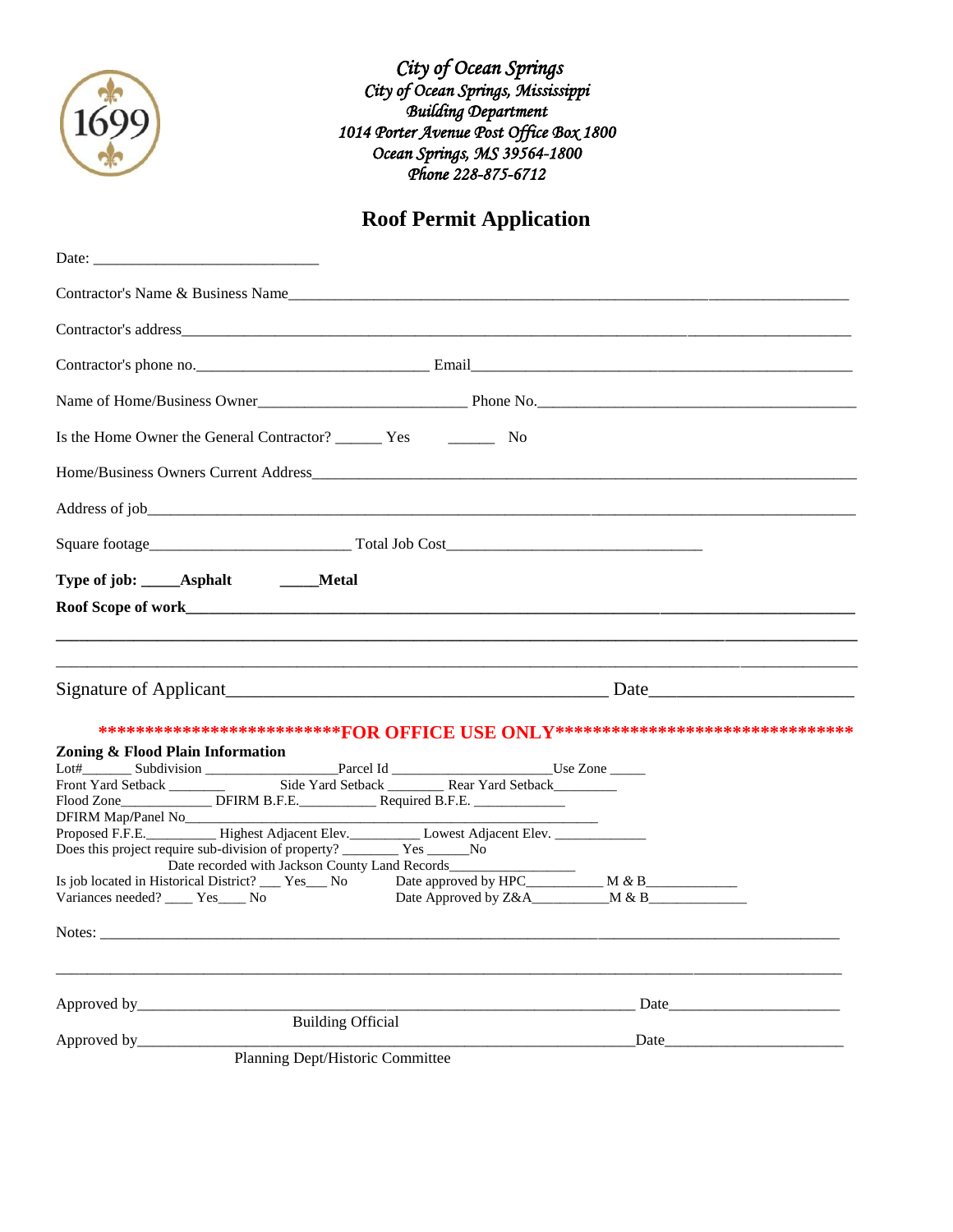

*City of Ocean Springs Building Department & Code Enforcement 1014 Porter Avenue-P.O. Box 1800 Ocean Springs, MS. 39564 Phone 228-875-6712 Fax 228-872-5427* 

#### RE-ROOFING BUILDING GUIDE REQUIREMENTS SPECIFIC TO THE CITY OF OCEAN SPRINGS (REFERENCES FOR THE BELOW: 2018 IRC & IBC / OCEAN SPRINGS POLICY)

#### **\*\* All areas in the City of Ocean Springs are considered High Wind Areas**

#### **\*\* All residential neighborhoods are in the 160 mph (3 second gust)**

Due to this design wind speed, the 2018 International Residential Code and the 2018 International Building Code require asphalt shingles to be tested in accordance with ASTM D3161, Class H.

The shingle bundle wrappers shall be labeled to indicate compliance.

#### **\*\* Shingles must be high wind rated and have at least 6 nails per shingle.**

(We will enforce manufacturer's specifications for installation.) Make sure you include application. Inspectors will be checking the roof shingles with the installation instructions on bundle wrapper at the time of inspection.

Drip Edge: Metal drip edge will be required on all roof edges, **rakes as well as on eaves.** (IRC & IBC Section R905/Section 1507 respectively)

Step Flashing: Minimum 4"X4" required – one piece on every row. (R905.2.8.3)

#### **Attachment at eaves, rakes, valleys, gable ends, and starter strips:**

Shingles and starter strips at all intersections, eaves, valleys, and gable ends shall be set in a minimum 8-inch wide strip of flashing cement. Maximum thickness of flashing cement shall be 1/8inch. Shingles shall not extend more than ¼ inch beyond the drip edge.

#### A **maximum of 1 layer** of any type of roof covering is allowed, **NO OVERLAY.** (R907.3 (4))

Underlayment: (For Complete Tear Offs): For roofs with slopes of 4:12 or greater, one layer of underlayment is required. For roofs with slopes between 2:12 and 4:12, two layers of underlayment are required or use ice and water shield. (R905.2.7)

Roofs with slopes of less than 2:12: Asphalt shingles are NOT allowed unless a membrane is installed first. (See Manufacturers recommendations for installation) (IRC Chapter 9)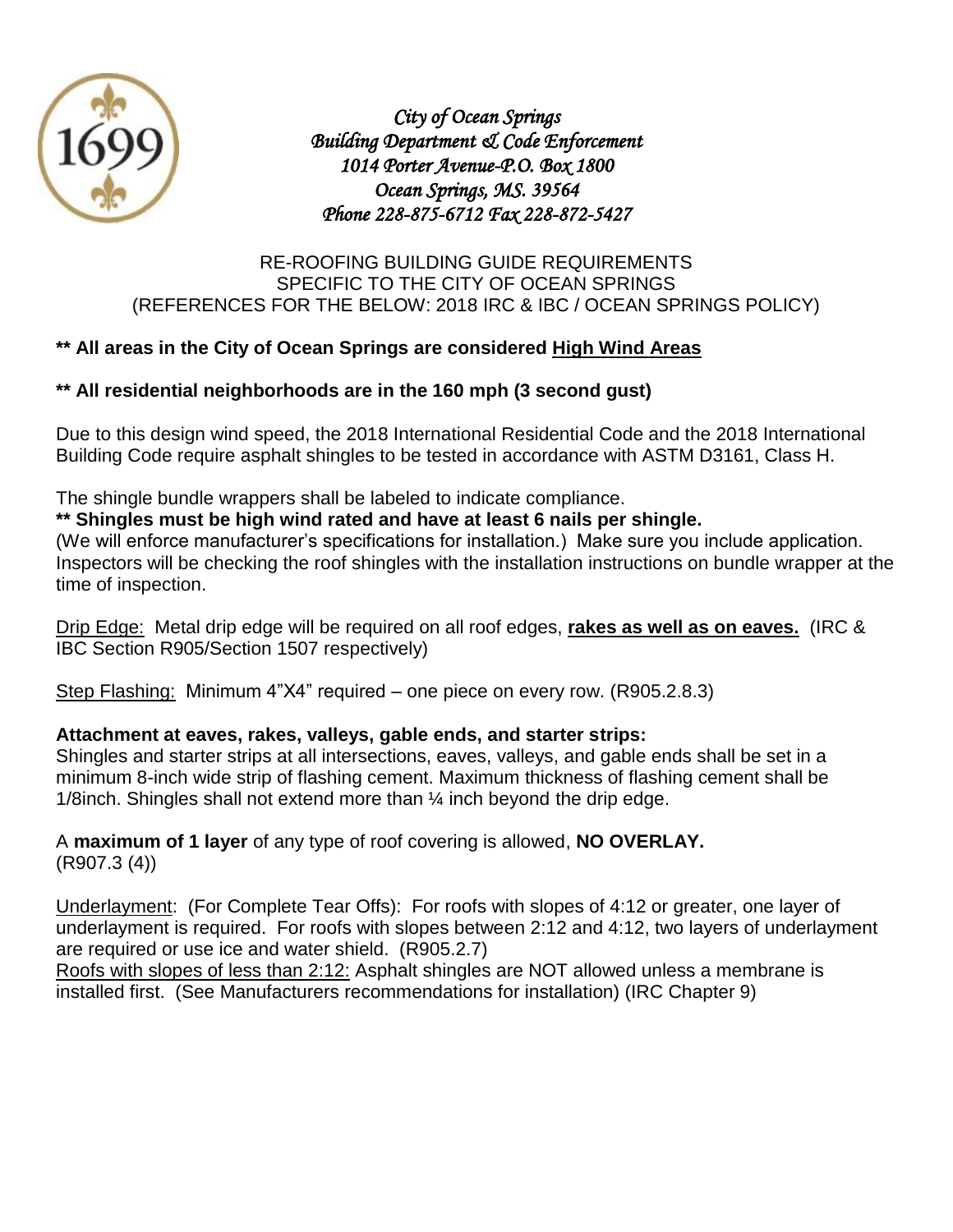Final inspections **ARE** required on **ALL** commercial & residential buildings. (City of Ocean Springs Policy)

Permits are required on all work, new or re-roofing projects. (R105.1)

Permits must be issued and on site prior to work beginning. (R105.1)

Permit cards must be visible from the street. (R105.7)

REPLACEMENT OF ASPHALT SHINGLES: Most manufacturers and contractors require full replacement as they will not warranty partial replacement, if shingle **TYPES** are mixed on any level of damage or repair.

\*City of Ocean Springs Policy: One (1) square or less (100 sq ft) of roofing covering repair shall be considered maintenance and will not require a permit. Roof covering repairs over (1) square of roof covering will require a permit. Any roof decking repair will require a permit and nailing inspection.

Darrell Stringfellow, Building Official, CFM Terry Franklin, Deputy Building Official City of Ocean Springs City of Ocean Springs Building Department Building Department 228-875-6712 228-875-6712

I Let us a set of the same set of the same of the same of the same of the same of the same of the same of the same of the same of the same of the same of the same of the same of the same of the same of the same of the same City of Ocean Springs Roofing Guidelines.

\_\_\_\_\_\_\_\_\_\_\_\_\_\_\_\_\_\_\_\_\_\_\_\_\_\_\_\_\_\_\_\_\_\_\_\_\_\_\_\_ \_\_\_\_\_\_\_\_\_\_\_\_\_\_\_\_\_\_\_\_\_\_ SIGNATURE DATE

Rev.11/14/2019 ACH